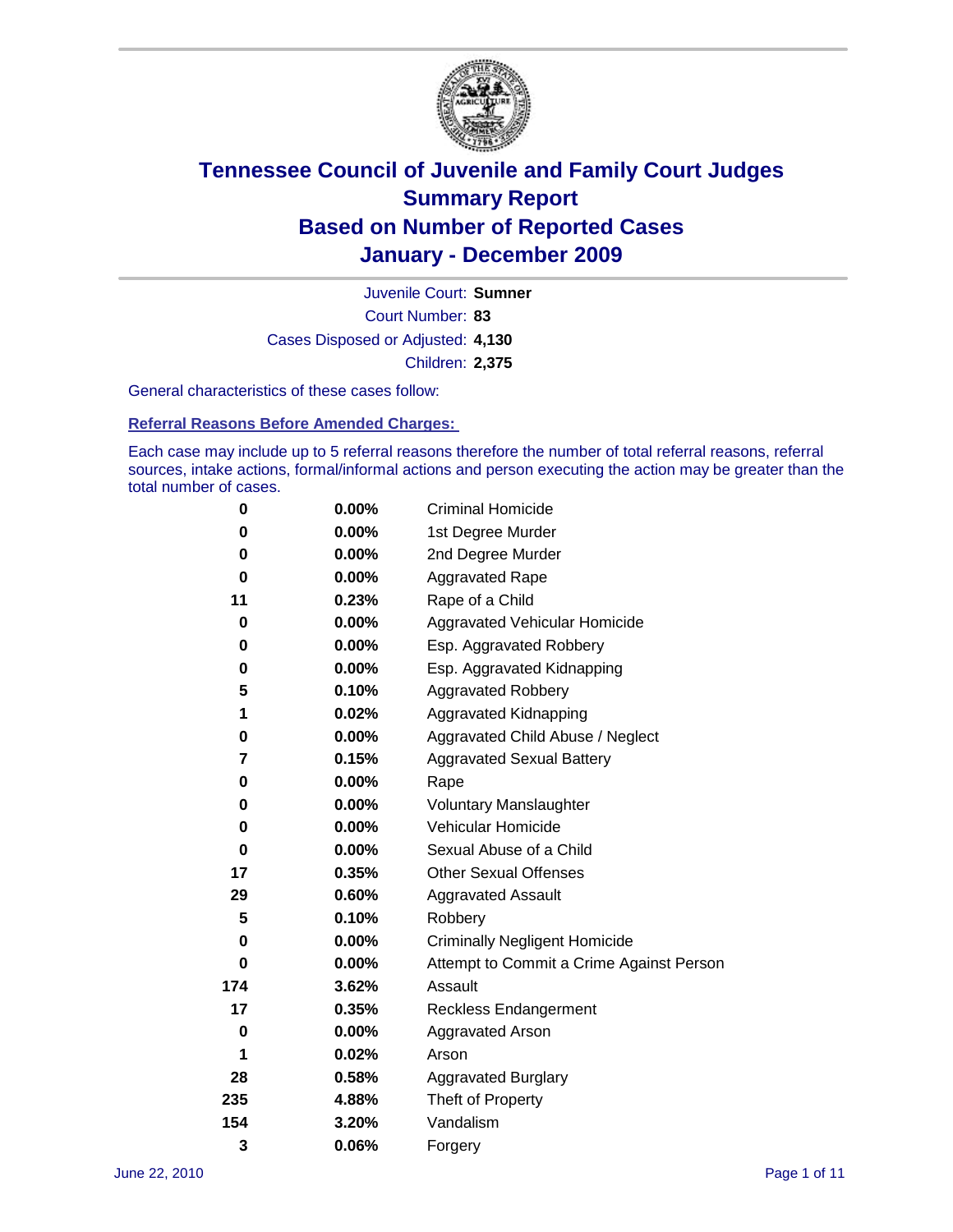

Court Number: **83** Juvenile Court: **Sumner** Cases Disposed or Adjusted: **4,130** Children: **2,375**

#### **Referral Reasons Before Amended Charges:**

Each case may include up to 5 referral reasons therefore the number of total referral reasons, referral sources, intake actions, formal/informal actions and person executing the action may be greater than the total number of cases.

| $\pmb{0}$        | 0.00%    | <b>Worthless Checks</b>                                     |
|------------------|----------|-------------------------------------------------------------|
| 6                | 0.12%    | Illegal Possession / Fraudulent Use of Credit / Debit Cards |
| 51               | 1.06%    | <b>Burglary</b>                                             |
| 20               | 0.42%    | Unauthorized Use of a Vehicle                               |
| 1                | 0.02%    | <b>Cruelty to Animals</b>                                   |
| 4                | 0.08%    | Sale of Controlled Substances                               |
| 82               | 1.70%    | <b>Other Drug Offenses</b>                                  |
| 134              | 2.78%    | Possession of Controlled Substances                         |
| $\bf{0}$         | $0.00\%$ | <b>Criminal Attempt</b>                                     |
| 13               | 0.27%    | Carrying Weapons on School Property                         |
| $\boldsymbol{9}$ | 0.19%    | Unlawful Carrying / Possession of a Weapon                  |
| 7                | 0.15%    | <b>Evading Arrest</b>                                       |
| $\mathbf{2}$     | 0.04%    | Escape                                                      |
| 6                | 0.12%    | Driving Under Influence (DUI)                               |
| 91               | 1.89%    | Possession / Consumption of Alcohol                         |
| 20               | 0.42%    | Resisting Stop, Frisk, Halt, Arrest or Search               |
| 4                | 0.08%    | <b>Aggravated Criminal Trespass</b>                         |
| 17               | 0.35%    | Harassment                                                  |
| 38               | 0.79%    | Failure to Appear                                           |
| 16               | 0.33%    | Filing a False Police Report                                |
| $\overline{7}$   | 0.15%    | Criminal Impersonation                                      |
| 38               | 0.79%    | <b>Disorderly Conduct</b>                                   |
| 44               | 0.91%    | <b>Criminal Trespass</b>                                    |
| 17               | 0.35%    | <b>Public Intoxication</b>                                  |
| $\mathbf 0$      | $0.00\%$ | Gambling                                                    |
| 63               | 1.31%    | <b>Traffic</b>                                              |
| 0                | $0.00\%$ | <b>Local Ordinances</b>                                     |
| 0                | $0.00\%$ | Violation of Wildlife Regulations                           |
| 0                | $0.00\%$ | Contempt of Court                                           |
| 124              | 2.58%    | Violation of Probation                                      |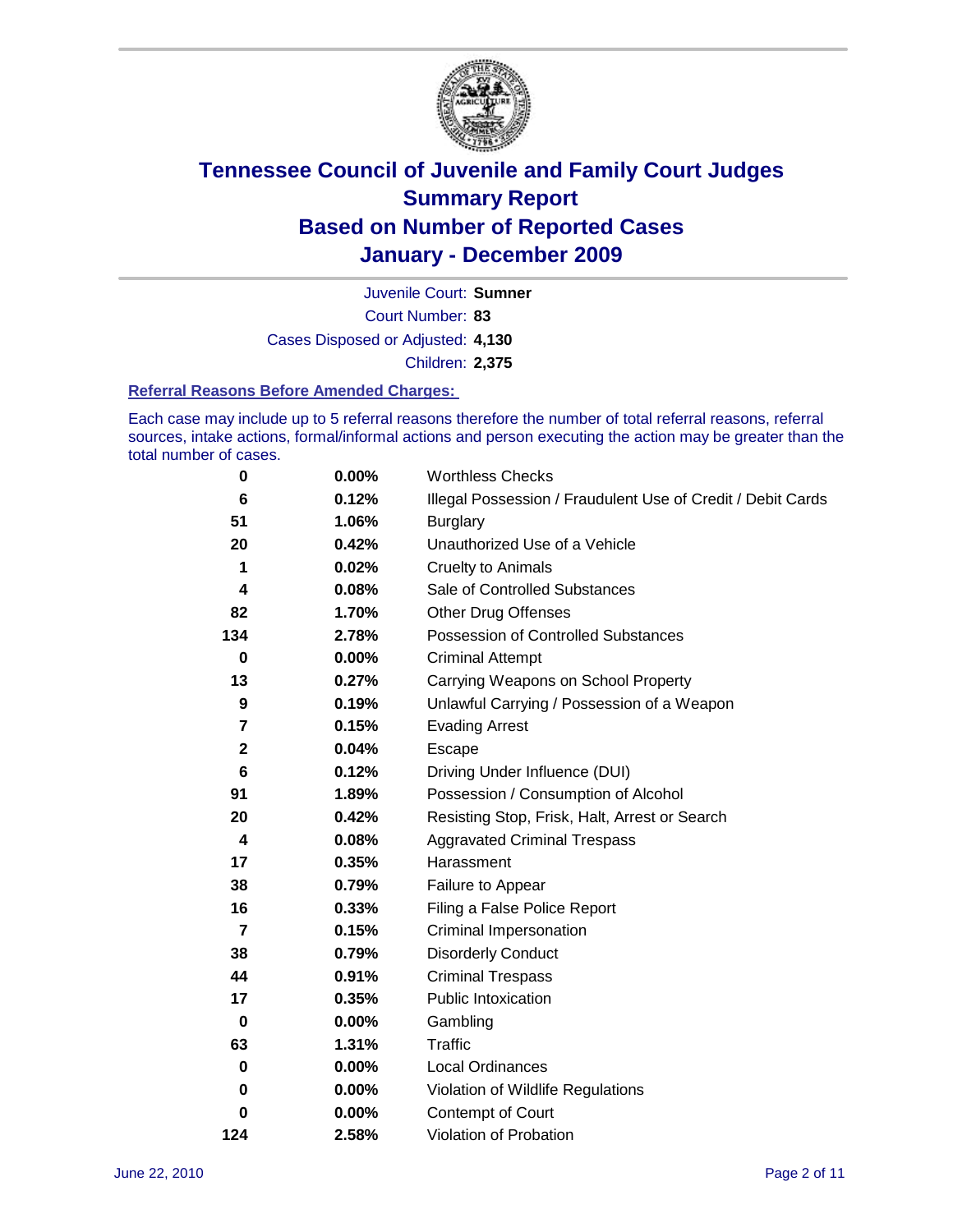

Court Number: **83** Juvenile Court: **Sumner** Cases Disposed or Adjusted: **4,130** Children: **2,375**

#### **Referral Reasons Before Amended Charges:**

Each case may include up to 5 referral reasons therefore the number of total referral reasons, referral sources, intake actions, formal/informal actions and person executing the action may be greater than the total number of cases.

| 6           | 0.12%    | Violation of Aftercare                 |
|-------------|----------|----------------------------------------|
| 283         | 5.88%    | <b>Unruly Behavior</b>                 |
| 216         | 4.49%    | Truancy                                |
| 98          | 2.04%    | In-State Runaway                       |
| 6           | 0.12%    | Out-of-State Runaway                   |
| 58          | 1.21%    | Possession of Tobacco Products         |
| 142         | 2.95%    | Violation of a Valid Court Order       |
| 166         | 3.45%    | <b>Violation of Curfew</b>             |
| $\mathbf 0$ | $0.00\%$ | Sexually Abused Child                  |
| 0           | 0.00%    | <b>Physically Abused Child</b>         |
| 102         | 2.12%    | Dependency / Neglect                   |
| 25          | 0.52%    | <b>Termination of Parental Rights</b>  |
| $\mathbf 0$ | 0.00%    | <b>Violation of Pretrial Diversion</b> |
| $\mathbf 0$ | 0.00%    | Violation of Informal Adjustment       |
| 817         | 16.98%   | <b>Judicial Review</b>                 |
| $\bf{0}$    | $0.00\%$ | <b>Administrative Review</b>           |
| 296         | 6.15%    | <b>Foster Care Review</b>              |
| 285         | 5.92%    | Custody                                |
| 76          | 1.58%    | Visitation                             |
| 3           | $0.06\%$ | Paternity / Legitimation               |
| 0           | $0.00\%$ | <b>Child Support</b>                   |
| $\mathbf 0$ | $0.00\%$ | <b>Request for Medical Treatment</b>   |
| 0           | $0.00\%$ | <b>Consent to Marry</b>                |
| 732         | 15.21%   | Other                                  |
| 4,812       | 100.00%  | <b>Total Referrals</b>                 |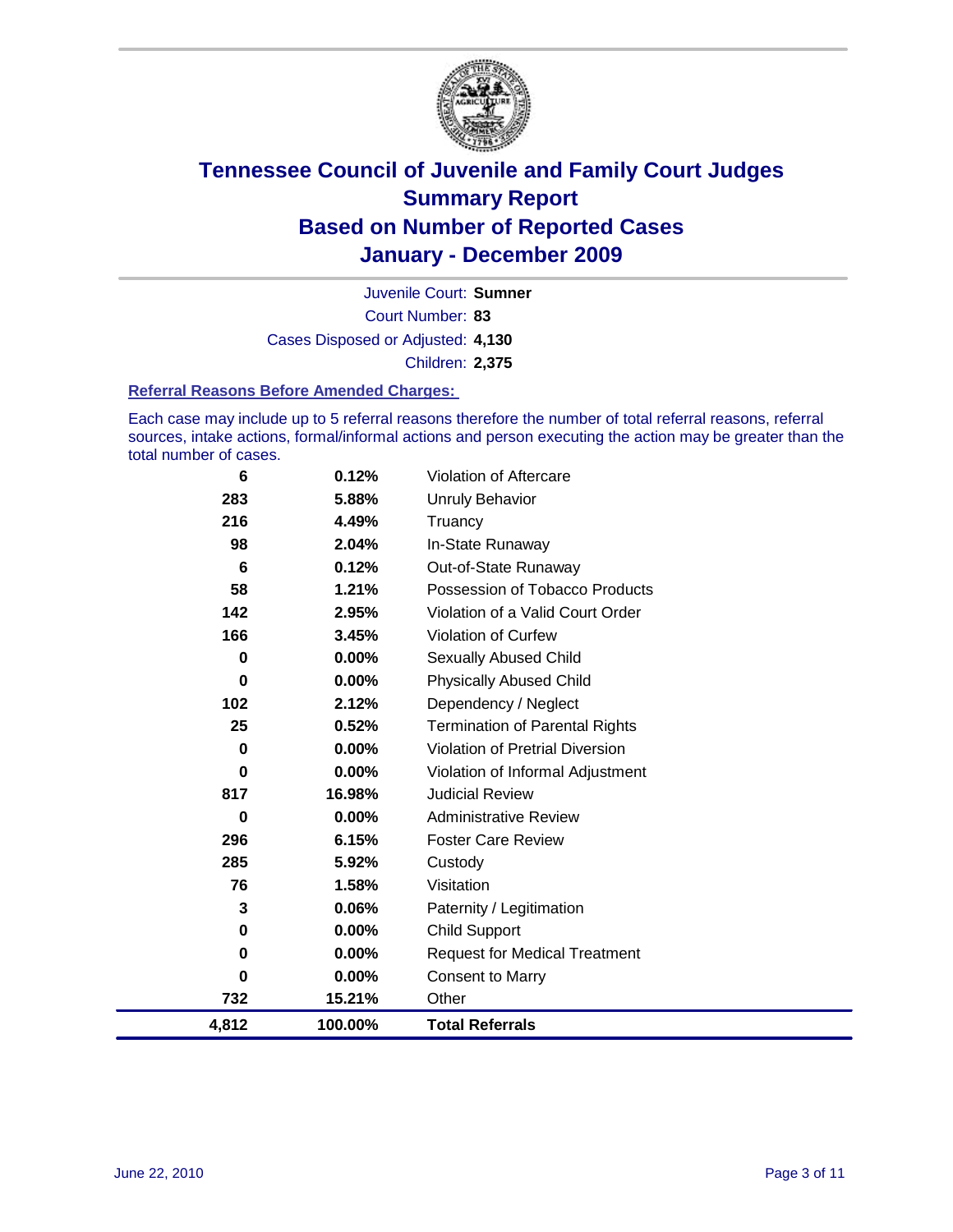

| 4,812                      | 100.00%          | <b>Total Referral Sources</b>     |  |
|----------------------------|------------------|-----------------------------------|--|
| 284                        | 5.90%            | Other                             |  |
| 0                          | 0.00%            | Unknown                           |  |
| 0                          | $0.00\%$         | Hospital                          |  |
| 15                         | 0.31%            | Child & Parent                    |  |
| 29                         | 0.60%            | Victim                            |  |
| 6                          | 0.12%            | <b>Other Court</b>                |  |
| 92                         | 1.91%            | Social Agency                     |  |
| 678                        | 14.09%           | <b>Court Staff</b>                |  |
| 27                         | 0.56%            | <b>District Attorney's Office</b> |  |
| 1                          | 0.02%            | <b>Other State Department</b>     |  |
| 843                        | 17.52%           | <b>DCS</b>                        |  |
| 0                          | 0.00%            | <b>CSA</b>                        |  |
| 275                        | 5.71%            | School                            |  |
| 92                         | 1.91%            | Self                              |  |
| 177                        | 3.68%            | <b>Relatives</b>                  |  |
| 315                        | 6.55%            | Parents                           |  |
| 1,978                      | 41.11%           | <b>Law Enforcement</b>            |  |
| <b>Referral Sources: 1</b> |                  |                                   |  |
|                            |                  | <b>Children: 2,375</b>            |  |
|                            |                  | Cases Disposed or Adjusted: 4,130 |  |
|                            | Court Number: 83 |                                   |  |
|                            |                  | Juvenile Court: Sumner            |  |
|                            |                  |                                   |  |

### **Age of Child at Referral: 2**

| 0   | $0.00\%$ | <b>Unknown</b>     |
|-----|----------|--------------------|
| 44  | 1.85%    | Ages 19 and Over   |
| 533 | 22.44%   | Ages 17 through 18 |
| 723 | 30.44%   | Ages 15 through 16 |
| 332 | 13.98%   | Ages 13 through 14 |
| 168 | 7.07%    | Ages 11 through 12 |
| 575 | 24.21%   | Ages 10 and Under  |
|     |          |                    |

<sup>1</sup> If different than number of Referral Reasons (4812), verify accuracy of your court's data.

<sup>2</sup> One child could be counted in multiple categories, verify accuracy of your court's data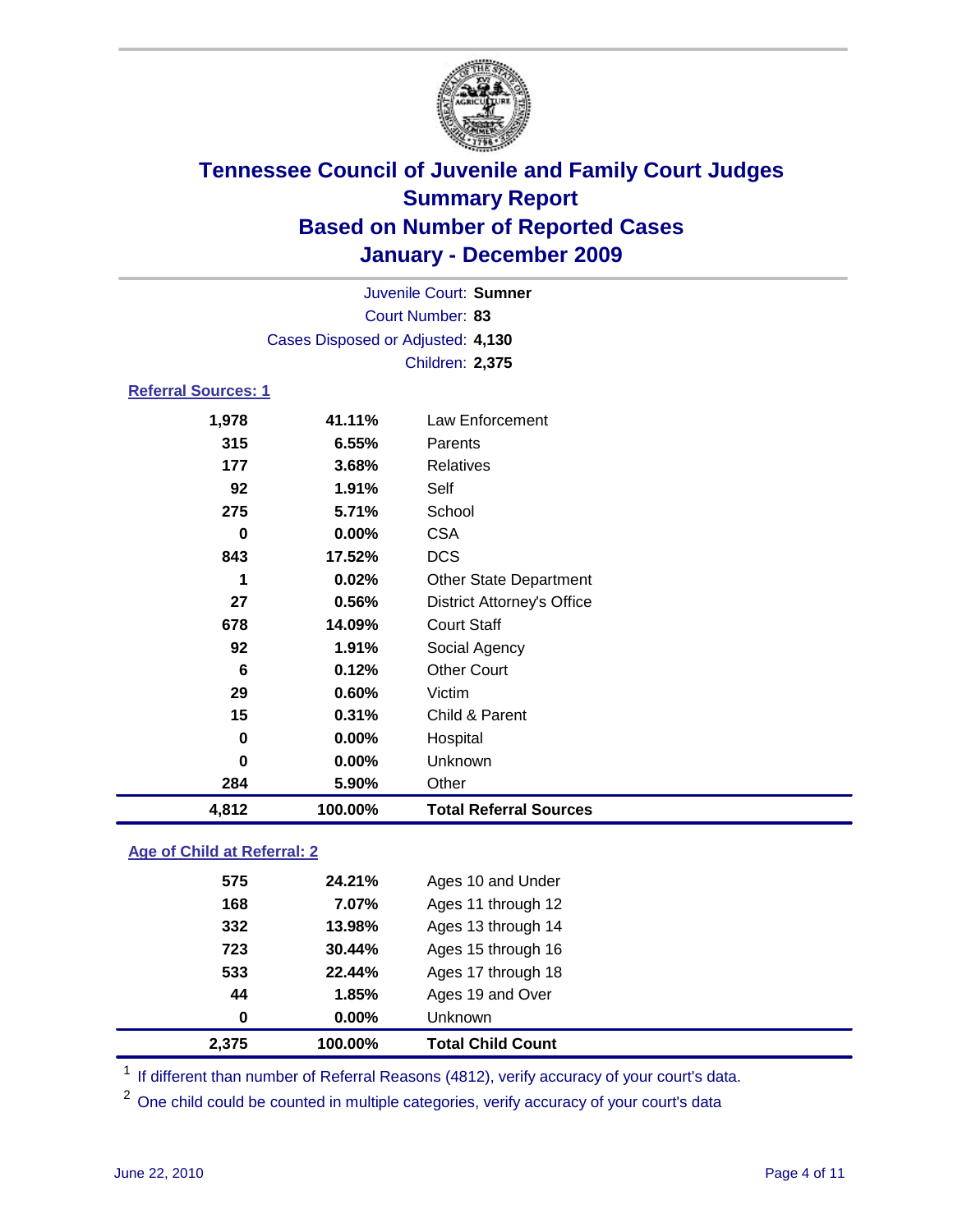

| Juvenile Court: Sumner                  |                                   |                          |  |  |
|-----------------------------------------|-----------------------------------|--------------------------|--|--|
|                                         | Court Number: 83                  |                          |  |  |
|                                         | Cases Disposed or Adjusted: 4,130 |                          |  |  |
|                                         |                                   | <b>Children: 2,375</b>   |  |  |
| Sex of Child: 1                         |                                   |                          |  |  |
| 1,466                                   | 61.73%                            | Male                     |  |  |
| 899                                     | 37.85%                            | Female                   |  |  |
| 10                                      | 0.42%                             | Unknown                  |  |  |
| 2,375                                   | 100.00%                           | <b>Total Child Count</b> |  |  |
| Race of Child: 1                        |                                   |                          |  |  |
| 1,900                                   | 80.00%                            | White                    |  |  |
| 314                                     | 13.22%                            | African American         |  |  |
| 3                                       | 0.13%                             | Native American          |  |  |
| 10                                      | 0.42%                             | Asian                    |  |  |
| 78                                      | 3.28%                             | Mixed                    |  |  |
| 70                                      | 2.95%                             | Unknown                  |  |  |
| 2,375                                   | 100.00%                           | <b>Total Child Count</b> |  |  |
| <b>Hispanic Origin: 1</b>               |                                   |                          |  |  |
| 77                                      | 3.24%                             | Yes                      |  |  |
| 2,276                                   | 95.83%                            | No                       |  |  |
| 22                                      | 0.93%                             | Unknown                  |  |  |
| 2,375                                   | 100.00%                           | <b>Total Child Count</b> |  |  |
| <b>School Enrollment of Children: 1</b> |                                   |                          |  |  |
| 1,686                                   | 70.99%                            | Yes                      |  |  |
| 344                                     | 14.48%                            | No                       |  |  |
| 345                                     | 14.53%                            | Unknown                  |  |  |
| 2,375                                   | 100.00%                           | <b>Total Child Count</b> |  |  |

<sup>1</sup> One child could be counted in multiple categories, verify accuracy of your court's data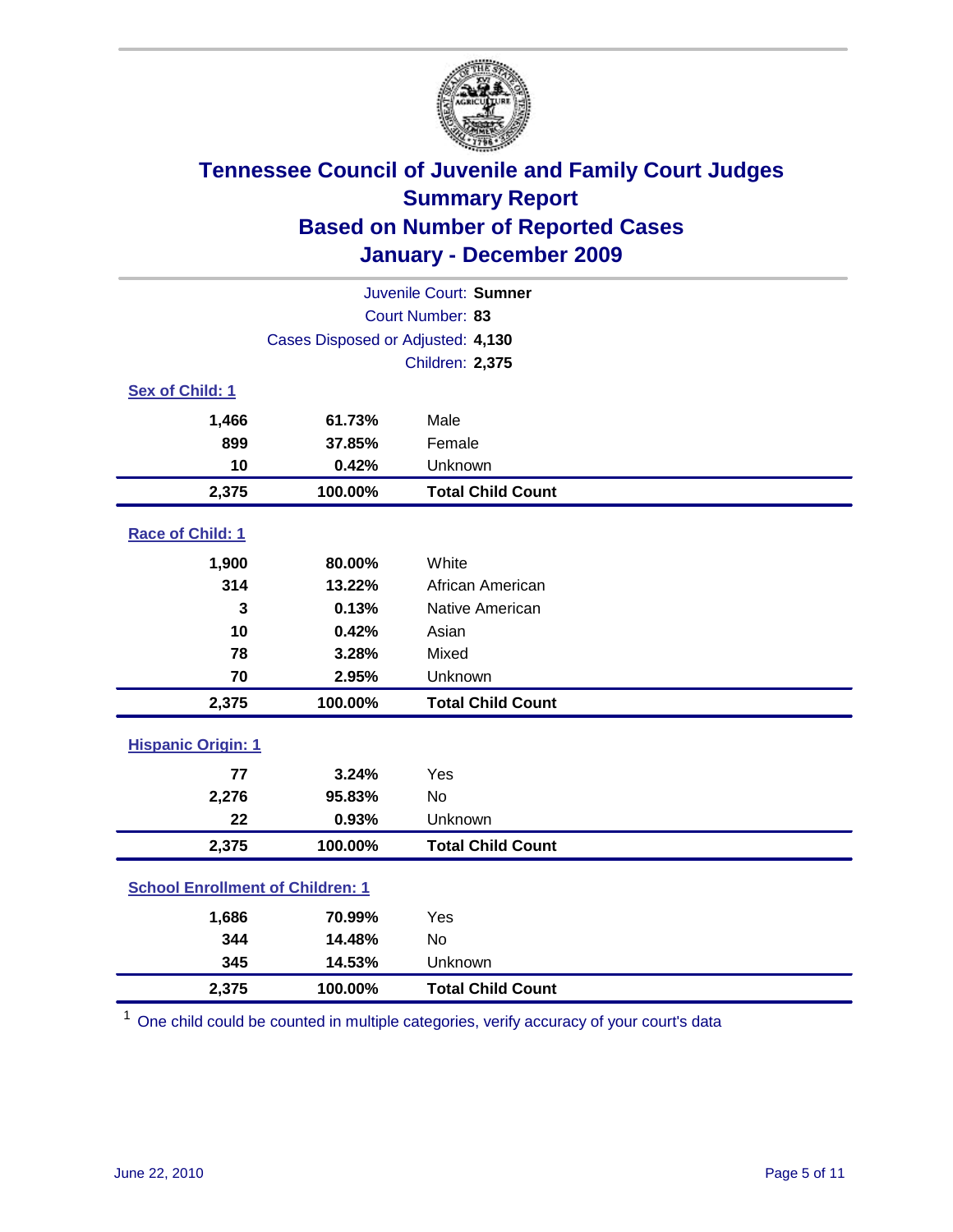

Court Number: **83** Juvenile Court: **Sumner** Cases Disposed or Adjusted: **4,130** Children: **2,375**

### **Living Arrangement of Child at Time of Referral: 1**

| 2,375 | 100.00%  | <b>Total Child Count</b>     |
|-------|----------|------------------------------|
| 26    | 1.09%    | Other                        |
| 307   | 12.93%   | Unknown                      |
| 33    | 1.39%    | Independent                  |
| 9     | 0.38%    | In an Institution            |
| 9     | 0.38%    | In a Residential Center      |
| 34    | 1.43%    | In a Group Home              |
| 105   | 4.42%    | With Foster Family           |
| 8     | 0.34%    | With Adoptive Parents        |
| 279   | 11.75%   | <b>With Relatives</b>        |
| 209   | 8.80%    | <b>With Father</b>           |
| 803   | 33.81%   | <b>With Mother</b>           |
| 93    | 3.92%    | With Mother and Stepfather   |
| 29    | $1.22\%$ | With Father and Stepmother   |
| 431   | 18.15%   | With Both Biological Parents |
|       |          |                              |

#### **Type of Detention: 2**

| 4,130 | 100.00%  | <b>Total Detention Count</b> |
|-------|----------|------------------------------|
| 0     | $0.00\%$ | Other                        |
| 3,521 | 85.25%   | Does Not Apply               |
| 10    | 0.24%    | Unknown                      |
| 0     | $0.00\%$ | Psychiatric Hospital         |
| 3     | 0.07%    | Jail - No Separation         |
| 0     | $0.00\%$ | Jail - Partial Separation    |
| 4     | 0.10%    | Jail - Complete Separation   |
| 575   | 13.92%   | Juvenile Detention Facility  |
| 17    | 0.41%    | Non-Secure Placement         |
|       |          |                              |

<sup>1</sup> One child could be counted in multiple categories, verify accuracy of your court's data

<sup>2</sup> If different than number of Cases (4130) verify accuracy of your court's data.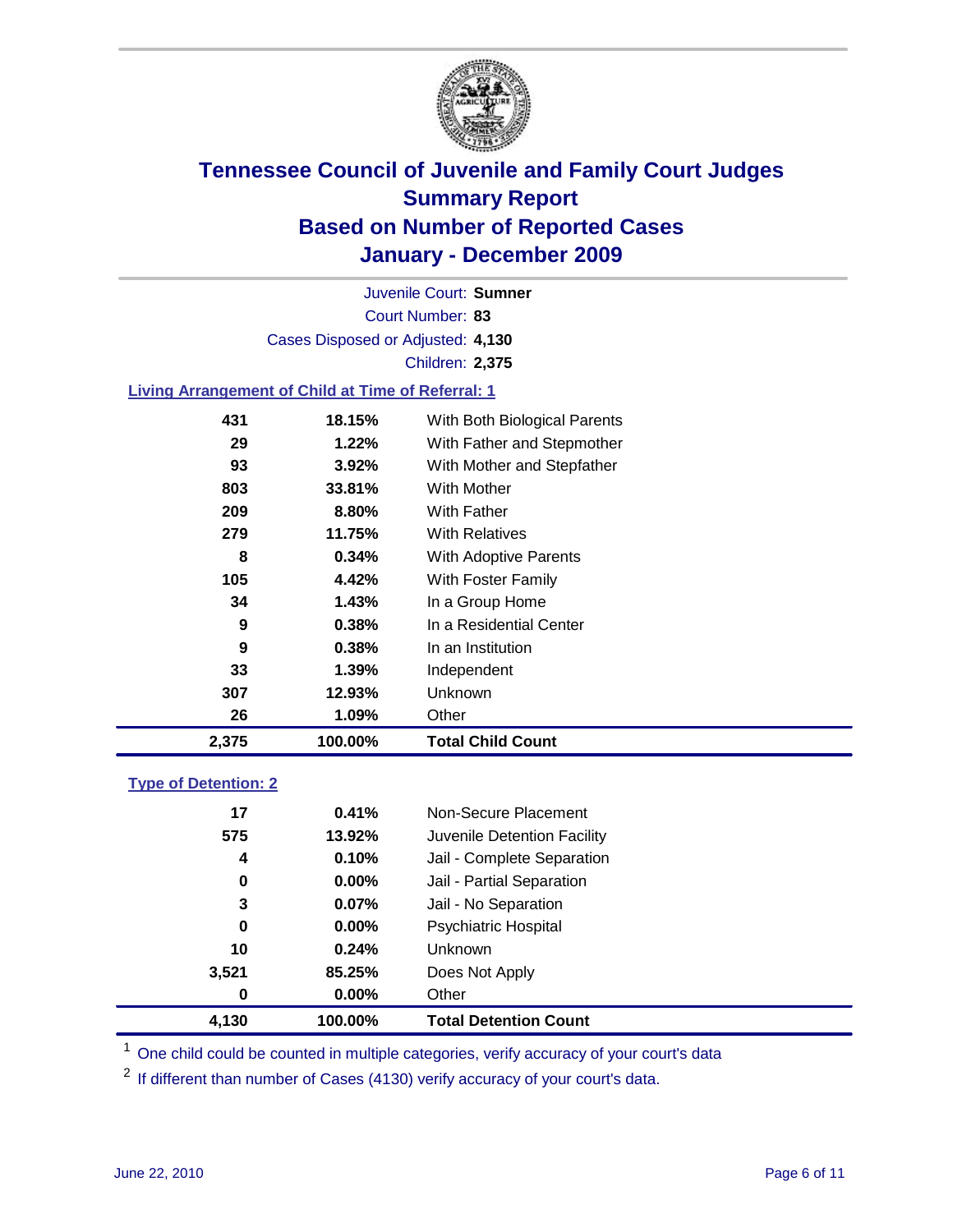

| Juvenile Court: Sumner                             |                                   |                                      |  |  |  |
|----------------------------------------------------|-----------------------------------|--------------------------------------|--|--|--|
|                                                    | Court Number: 83                  |                                      |  |  |  |
|                                                    | Cases Disposed or Adjusted: 4,130 |                                      |  |  |  |
|                                                    |                                   | Children: 2,375                      |  |  |  |
| <b>Placement After Secure Detention Hearing: 1</b> |                                   |                                      |  |  |  |
| 407                                                | 9.85%                             | Returned to Prior Living Arrangement |  |  |  |
| 83                                                 | 2.01%                             | Juvenile Detention Facility          |  |  |  |
| 5                                                  | 0.12%                             | Jail                                 |  |  |  |
| 1                                                  | 0.02%                             | Shelter / Group Home                 |  |  |  |
| $\mathbf{2}$                                       | 0.05%                             | <b>Foster Family Home</b>            |  |  |  |
| $\bf{0}$                                           | 0.00%                             | Psychiatric Hospital                 |  |  |  |
| 34                                                 | 0.82%                             | Unknown                              |  |  |  |
| 3,592                                              | 86.97%                            | Does Not Apply                       |  |  |  |
| 6                                                  | 0.15%                             | Other                                |  |  |  |
| 4,130                                              | 100.00%                           | <b>Total Placement Count</b>         |  |  |  |
|                                                    |                                   |                                      |  |  |  |
| <b>Intake Actions: 2</b>                           |                                   |                                      |  |  |  |
| 2,969                                              | 61.70%                            | <b>Petition Filed</b>                |  |  |  |
| 298                                                | 6.19%                             | <b>Motion Filed</b>                  |  |  |  |
| 36                                                 | 0.75%                             | <b>Citation Processed</b>            |  |  |  |
| 1                                                  | 0.02%                             | Notification of Paternity Processed  |  |  |  |
| 1,005                                              | 20.89%                            | Scheduling of Judicial Review        |  |  |  |
| 2                                                  | 0.04%                             | Scheduling of Administrative Review  |  |  |  |
| 295                                                | 6.13%                             | Scheduling of Foster Care Review     |  |  |  |
| $\bf{0}$                                           | 0.00%                             | Unknown                              |  |  |  |
| $\mathbf{2}$                                       | 0.04%                             | Does Not Apply                       |  |  |  |
| 204                                                | 4.24%                             | Other                                |  |  |  |
| 4,812                                              | 100.00%                           | <b>Total Intake Count</b>            |  |  |  |

<sup>1</sup> If different than number of Cases (4130) verify accuracy of your court's data.

<sup>2</sup> If different than number of Referral Reasons (4812), verify accuracy of your court's data.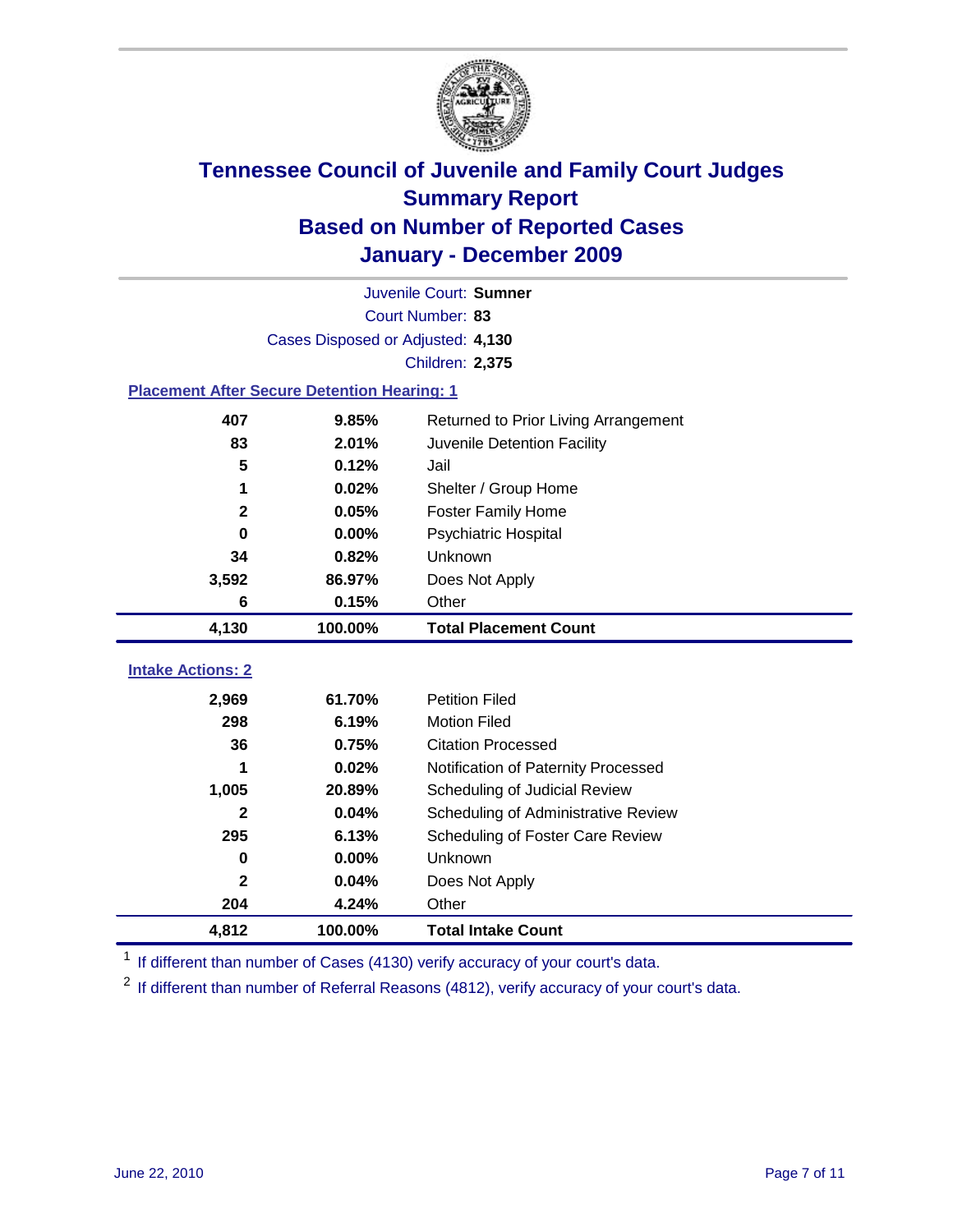

Court Number: **83** Juvenile Court: **Sumner** Cases Disposed or Adjusted: **4,130** Children: **2,375**

#### **Last Grade Completed by Child: 1**

| 223                                     | 9.39%   | Too Young for School     |  |
|-----------------------------------------|---------|--------------------------|--|
| 14                                      | 0.59%   | Preschool                |  |
| 53                                      | 2.23%   | Kindergarten             |  |
| 45                                      | 1.89%   | 1st Grade                |  |
| 42                                      | 1.77%   | 2nd Grade                |  |
| 38                                      | 1.60%   | 3rd Grade                |  |
| 46                                      | 1.94%   | 4th Grade                |  |
| 54                                      | 2.27%   | 5th Grade                |  |
| 74                                      | 3.12%   | 6th Grade                |  |
| 129                                     | 5.43%   | 7th Grade                |  |
| 209                                     | 8.80%   | 8th Grade                |  |
| 306                                     | 12.88%  | 9th Grade                |  |
| 298                                     | 12.55%  | 10th Grade               |  |
| 169                                     | 7.12%   | 11th Grade               |  |
| $\overline{\mathbf{2}}$                 | 0.08%   | 12th Grade               |  |
| 0                                       | 0.00%   | Non-Graded Special Ed    |  |
| 27                                      | 1.14%   | <b>GED</b>               |  |
| 33                                      | 1.39%   | Graduated                |  |
| 3                                       | 0.13%   | Never Attended School    |  |
| 608                                     | 25.60%  | Unknown                  |  |
| $\overline{2}$                          | 0.08%   | Other                    |  |
| 2,375                                   | 100.00% | <b>Total Child Count</b> |  |
| <b>Enrolled in Special Education: 1</b> |         |                          |  |

| 2,375 | 100.00% | <b>Total Child Count</b> |  |
|-------|---------|--------------------------|--|
| 751   | 31.62%  | Unknown                  |  |
| 1,393 | 58.65%  | No                       |  |
| 231   | 9.73%   | Yes                      |  |
|       |         |                          |  |

One child could be counted in multiple categories, verify accuracy of your court's data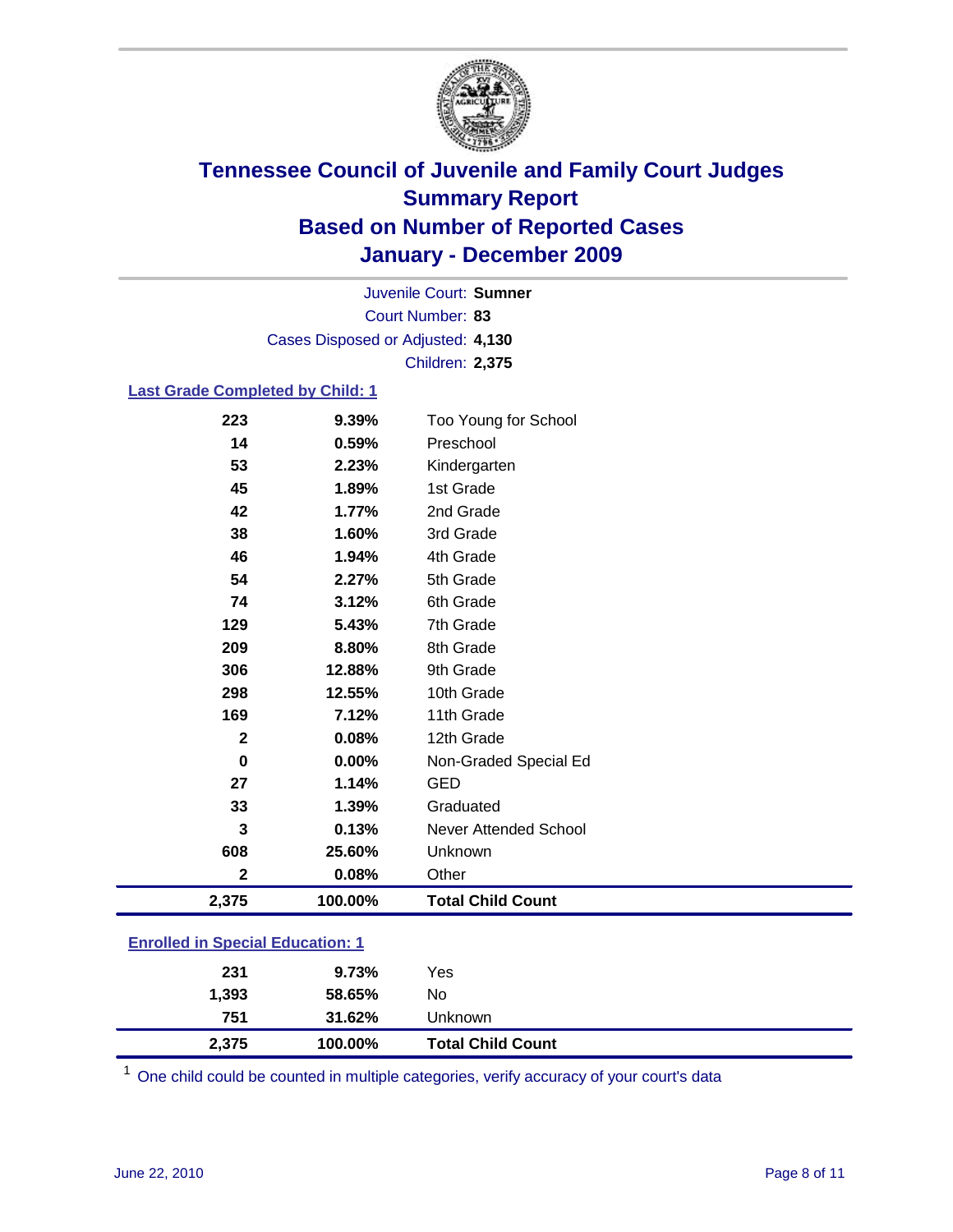

| Juvenile Court: Sumner       |                                   |                           |  |  |
|------------------------------|-----------------------------------|---------------------------|--|--|
|                              | Court Number: 83                  |                           |  |  |
|                              | Cases Disposed or Adjusted: 4,130 |                           |  |  |
|                              |                                   | <b>Children: 2,375</b>    |  |  |
| <b>Action Executed By: 1</b> |                                   |                           |  |  |
| 3,341                        | 69.43%                            | Judge                     |  |  |
| 1,433                        | 29.78%                            | Referee                   |  |  |
| 38                           | 0.79%                             | <b>YSO</b>                |  |  |
| $\bf{0}$                     | $0.00\%$                          | Other                     |  |  |
| 0                            | $0.00\%$                          | Unknown                   |  |  |
| 4,812                        | 100.00%                           | <b>Total Action Count</b> |  |  |

### **Formal / Informal Actions: 1**

| 653   | 13.57%   | Dismissed                                        |
|-------|----------|--------------------------------------------------|
| 185   | 3.84%    | Retired / Nolle Prosequi                         |
| 840   | 17.46%   | <b>Complaint Substantiated Delinquent</b>        |
| 503   | 10.45%   | <b>Complaint Substantiated Status Offender</b>   |
| 71    | 1.48%    | <b>Complaint Substantiated Dependent/Neglect</b> |
| 3     | 0.06%    | <b>Complaint Substantiated Abused</b>            |
| 0     | $0.00\%$ | <b>Complaint Substantiated Mentally III</b>      |
| 38    | 0.79%    | Informal Adjustment                              |
| 573   | 11.91%   | <b>Pretrial Diversion</b>                        |
| 27    | 0.56%    | <b>Transfer to Adult Court Hearing</b>           |
| 62    | 1.29%    | Charges Cleared by Transfer to Adult Court       |
| 1,126 | 23.40%   | <b>Special Proceeding</b>                        |
| 486   | 10.10%   | <b>Review Concluded</b>                          |
| 51    | 1.06%    | Case Held Open                                   |
| 194   | 4.03%    | Other                                            |
| 0     | 0.00%    | <b>Unknown</b>                                   |
| 4,812 | 100.00%  | <b>Total Action Count</b>                        |

<sup>1</sup> If different than number of Referral Reasons (4812), verify accuracy of your court's data.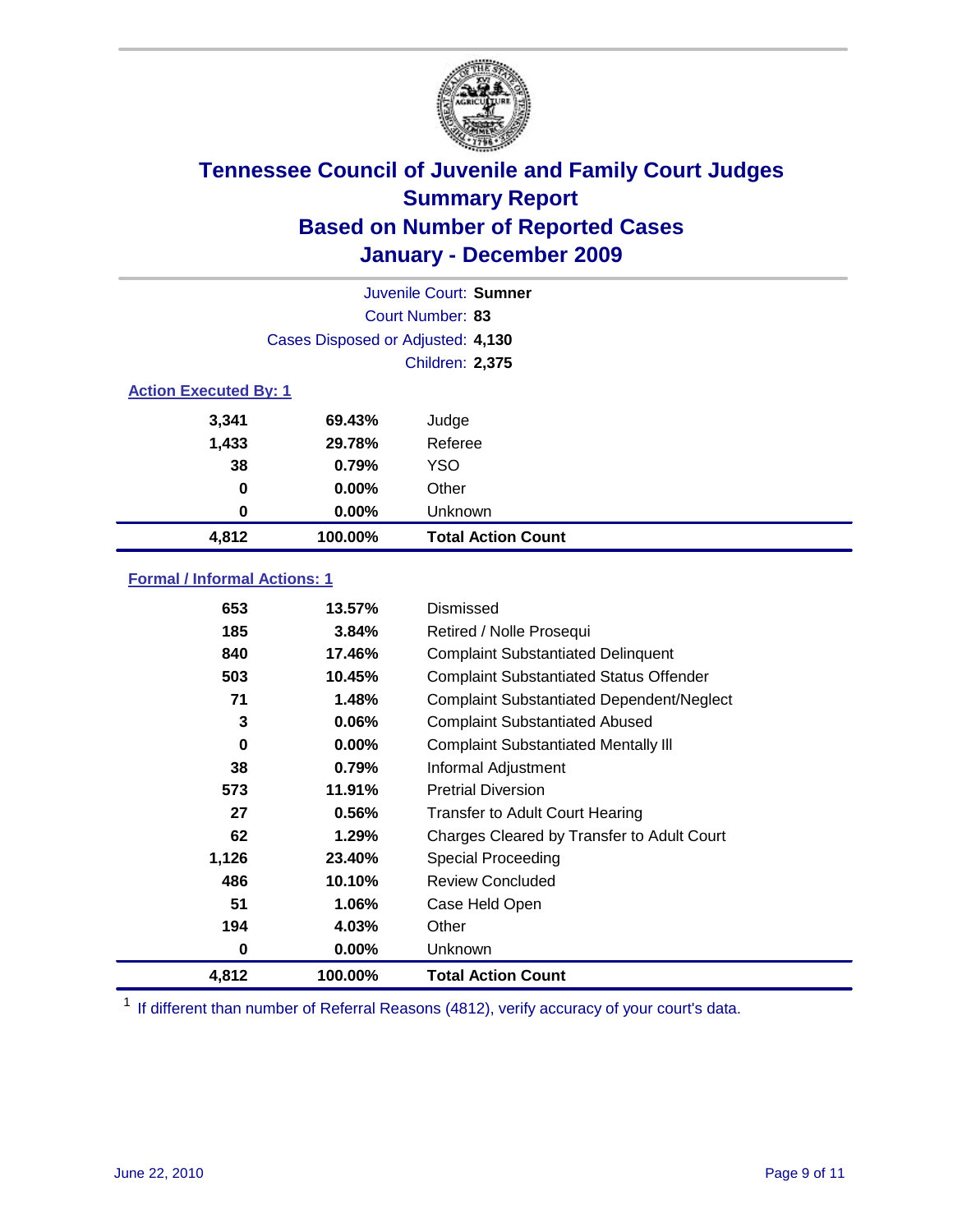

|                       |                                   | Juvenile Court: Sumner                                |
|-----------------------|-----------------------------------|-------------------------------------------------------|
|                       |                                   | Court Number: 83                                      |
|                       | Cases Disposed or Adjusted: 4,130 |                                                       |
|                       |                                   | Children: 2,375                                       |
| <b>Case Outcomes:</b> |                                   | There can be multiple outcomes for one child or case. |
| 393                   | 4.18%                             | <b>Case Dismissed</b>                                 |
| 159                   | 1.69%                             | Case Retired or Nolle Prosequi                        |
| 900                   | 9.57%                             | Warned / Counseled                                    |
| 86                    | 0.91%                             | <b>Held Open For Review</b>                           |
| 141                   | 1.50%                             | Supervision / Probation to Juvenile Court             |
| 0                     | 0.00%                             | <b>Probation to Parents</b>                           |
| 42                    | 0.45%                             | Referral to Another Entity for Supervision / Service  |
| 111                   | 1.18%                             | Referred for Mental Health Counseling                 |
| 63                    | 0.67%                             | Referred for Alcohol and Drug Counseling              |
| 0                     | 0.00%                             | <b>Referred to Alternative School</b>                 |
| 0                     | 0.00%                             | Referred to Private Child Agency                      |
| $\mathbf{2}$          | 0.02%                             | Referred to Defensive Driving School                  |
| 142                   | 1.51%                             | Referred to Alcohol Safety School                     |
| 74                    | 0.79%                             | Referred to Juvenile Court Education-Based Program    |
| 8                     | 0.09%                             | Driver's License Held Informally                      |
| 0                     | 0.00%                             | <b>Voluntary Placement with DMHMR</b>                 |
| 0                     | 0.00%                             | <b>Private Mental Health Placement</b>                |
| 0                     | 0.00%                             | <b>Private MR Placement</b>                           |
| 0                     | 0.00%                             | Placement with City/County Agency/Facility            |
| 157                   | 1.67%                             | Placement with Relative / Other Individual            |
| 203                   | 2.16%                             | Fine                                                  |
| 269                   | 2.86%                             | <b>Public Service</b>                                 |
| 105                   | 1.12%                             | Restitution                                           |
| 0                     | 0.00%                             | <b>Runaway Returned</b>                               |
| 298                   | 3.17%                             | No Contact Order                                      |
| 142                   | 1.51%                             | Injunction Other than No Contact Order                |
| 16                    | 0.17%                             | <b>House Arrest</b>                                   |
| 10                    | 0.11%                             | <b>Court Defined Curfew</b>                           |
| 0                     | 0.00%                             | Dismissed from Informal Adjustment                    |
| 352                   | 3.74%                             | <b>Dismissed from Pretrial Diversion</b>              |
| 290                   | 3.08%                             | Released from Probation                               |
| 50                    | 0.53%                             | <b>Transferred to Adult Court</b>                     |
| $\pmb{0}$             | $0.00\%$                          | <b>DMHMR Involuntary Commitment</b>                   |